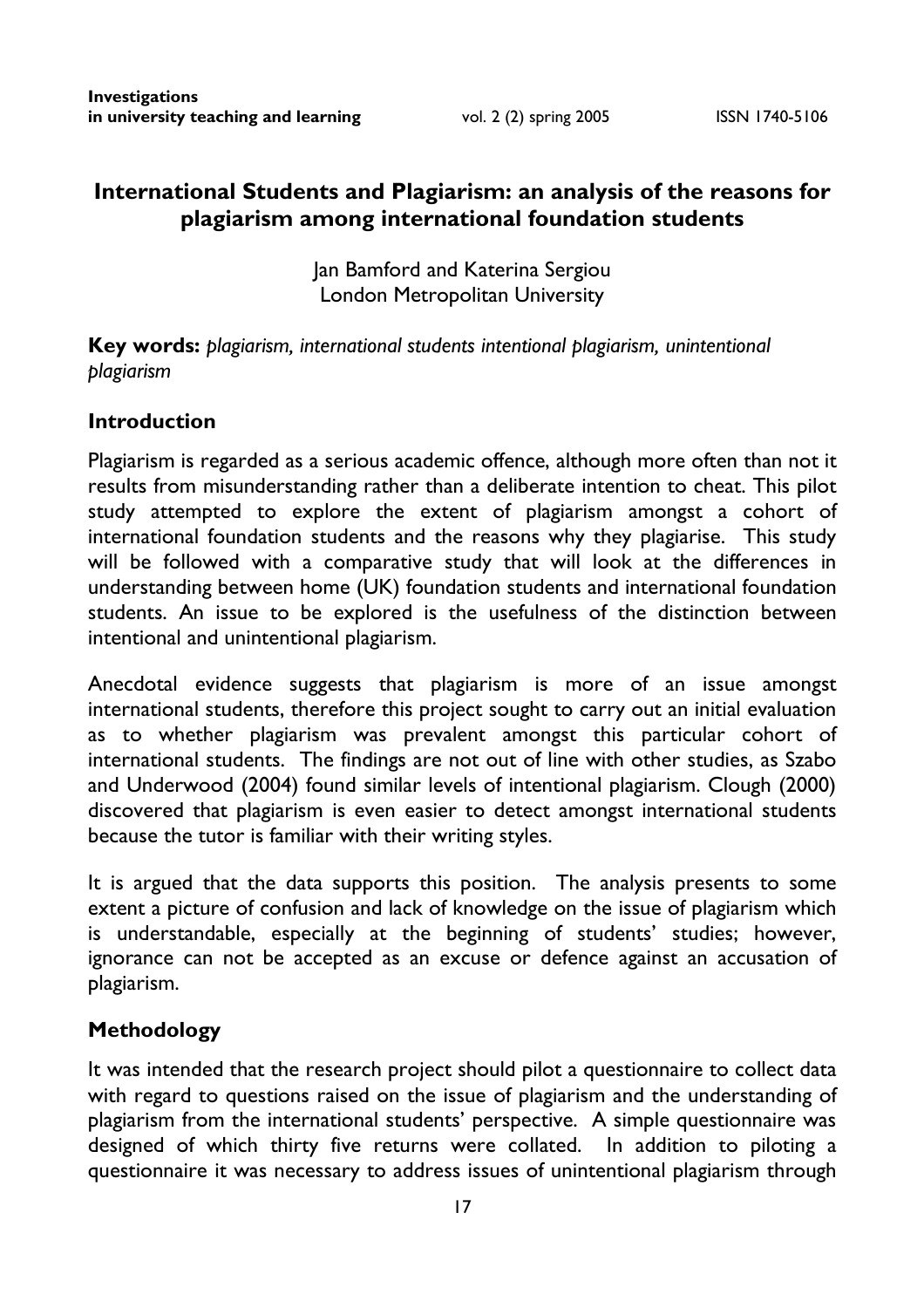a qualitative approach to the research because of the subjective aspect of unintentional plagiarism. Some open questions were therefore posed in the questionnaire and two focus groups were carried out to verify the questionnaire as well as investigating further what constitutes unintentional plagiarism. The focus groups provided further insight into the students' definitions of plagiarism and the place of unintentional plagiarism within the context of the international student perspective on plagiarism.

The sample contained international students from 17 different countries. Data from the questionnaires was analysed from an overall perspective as well as looking at a cultural breakdown. The majority of the respondents fell into three major regions - West Africa, Asia and China - that the team considered useful for the purposes of an analysis of cultural trends (see table below) and some of the anecdotal assumptions that are often made with regard to cultural background and issues of plagiarism. As this project was a pilot study, the findings are therefore only indicative and will be researched further for a more extensive analysis.

#### **Intentional plagiarism**

With regard to intentional plagiarism, 18 out of the 35 respondents admitted that they had plagiarised. There were various reasons given for this both within the open-ended question posed in the questionnaire and in the focus groups. The most quoted was time pressure and the fact that in their own country copying from textbooks was not an issue. Interestingly a majority admitted copying from books at school. In what might seem to be a contradiction, in response to the open question of whether they believed plagiarism was wrong, most felt that it was immoral or unethical to plagiarise. Piety (2002) expresses suspicion that any culture regards plagiarism as a good thing but acknowledges that some cultures take a more lenient view of the 'offence'.

The majority of respondents confirmed that they had learnt about plagiarism at the university they were attending. Almost half (16 out of the 35) acknowledged being tempted to plagiarise even if they had not done so. Plagiarism or the temptation to plagiarise would therefore appear to be rife amongst this particular cohort of students. All but one of the West African respondents admitted to copying from books at school and the focus group highlighted the fact they had expected to do so at university and could not understand lecturer's 'obsession' with discovering their sources of information. Only 3 out of the seven Chinese respondents said they had copied from books at school. However, the majority of Chinese students said they had heard of plagiarism before coming to the UK. This rather contradicts assumptions made with regard to Chinese students being the group that are culturally are unaware of what we mean by plagiarism in the UK. By contrast, most of the Asian group said they had not heard of plagiarism before university.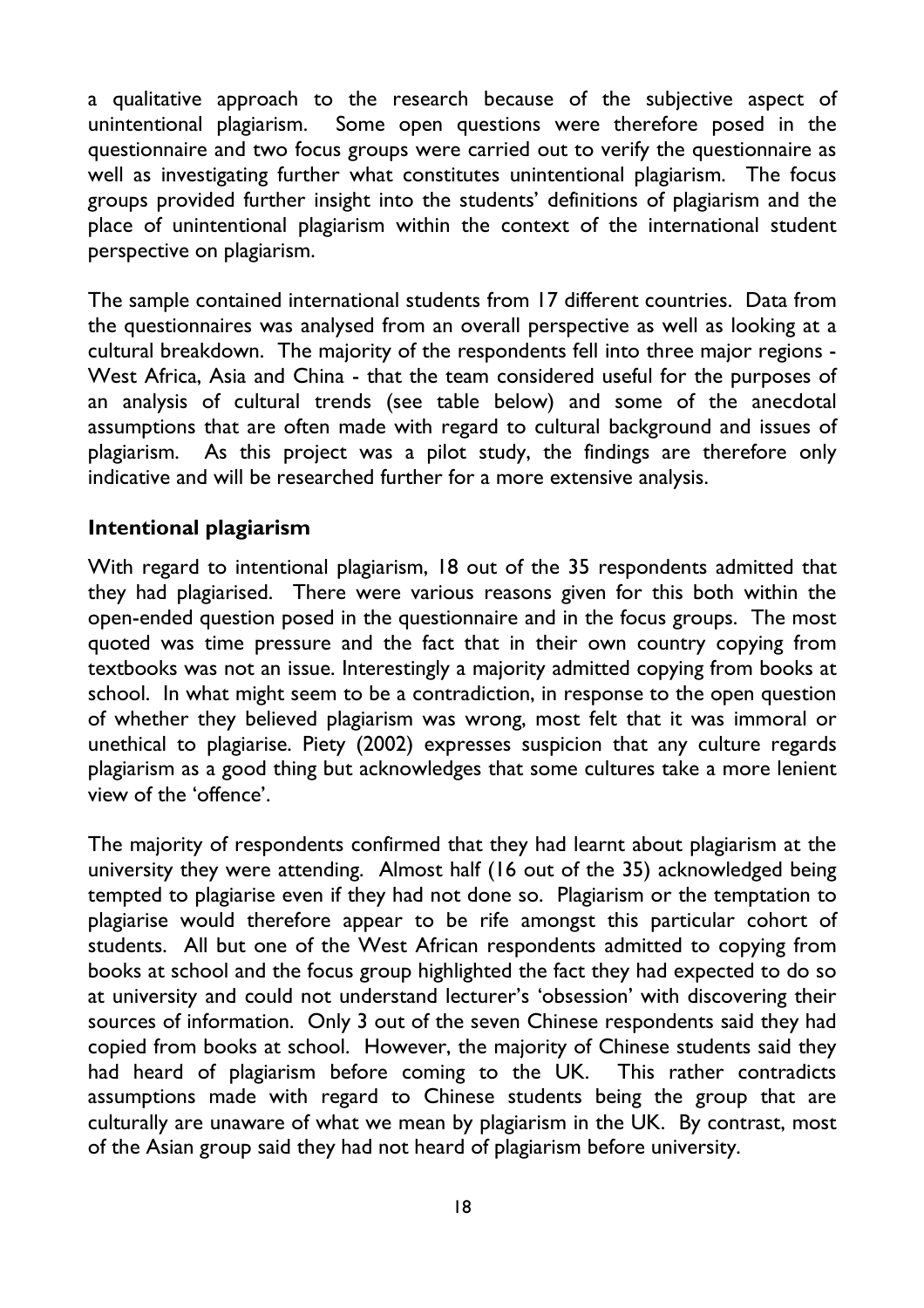# **Table of results for cultural grouping**

| Questions posed                             | Yes<br>or No            | Nigeria &<br>Ghana<br>[8 students] | China<br>[7 students]   | Asia<br>[8 students]    |
|---------------------------------------------|-------------------------|------------------------------------|-------------------------|-------------------------|
| Taken university entrance<br>exams          | Y                       | $\overline{\mathbf{4}}$            | 5                       | 6                       |
|                                             | $\mathsf{N}$            | $\overline{4}$                     | $\overline{2}$          | $\overline{2}$          |
| Copy from texts at school                   | Y                       | $\overline{7}$                     | $\overline{\mathbf{3}}$ | $\overline{2}$          |
|                                             | N                       | $\mathbf{I}$                       | $\overline{4}$          | 6                       |
| Know what plagiarism is                     | Y                       | $\overline{7}$                     | 7                       | 6                       |
|                                             | N                       | $\mathbf 0$                        | 0                       |                         |
| Heard about plagiarism<br>before university | Y                       | 3                                  | 4                       |                         |
|                                             | N                       | $\overline{4}$                     | $\overline{2}$          | $\overline{7}$          |
| Been told about plagiarism<br>at university | Y                       | 7                                  | 6                       | 8                       |
|                                             | $\overline{\mathsf{N}}$ | T                                  | L                       | $\mathbf 0$             |
| Ever given work to a friend                 | Y                       | $\mathbf 0$                        | $\overline{2}$          | $\mathbf 0$             |
|                                             | $\mathsf{N}$            | 8                                  | 5                       | 8                       |
| Ever plagiarised                            | Y                       | $\overline{4}$                     | 3                       | $\overline{4}$          |
|                                             | N                       | $\overline{\mathbf{4}}$            | 4                       | $\overline{\mathbf{4}}$ |
| Ever been tempted to<br>plagiarise          | Y                       | $\overline{2}$                     | 3                       | $\overline{2}$          |
|                                             | N                       | $\overline{2}$                     | 3                       | $\overline{4}$          |
| Do you think its wrong                      | Y                       | $\overline{7}$                     | 7                       | 8                       |
|                                             | N                       | $\mathbf 0$                        | $\mathbf 0$             | $\mathbf 0$             |

In terms of cultural grouping, half of the West African and Asian students and just under half of the Chinese group admitted to plagiarism. This is probably not unexpected in terms of the gap between the strict definition of plagiarism in the UK and the acceptance of textbook copying prior to entry to higher education. The focus groups supported the view that students do not really regard such copying from textbooks as 'cheating', as does the research carried out by Bannister and Ashworth (1998). It is interesting that one of the students whilst denying that he had passed his work to a friend, confessed that he had plagiarised, but highlighted the reason for his plagiarism as being due to copying from a friend. This implies a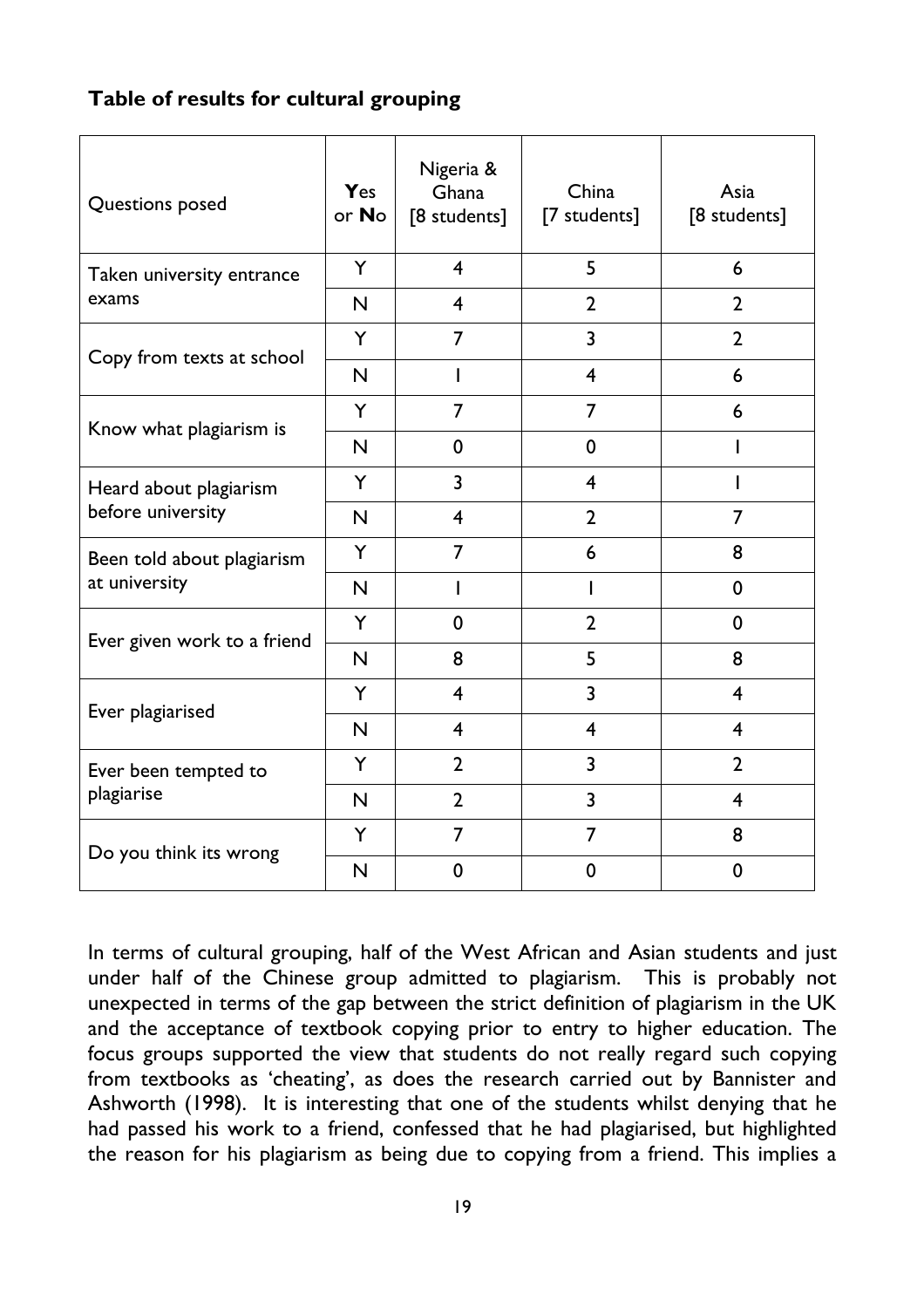lack of understanding of the term among international students that was further researched in the focus groups.

## **Unintentional plagiarism**

While the majority of students questioned appear to understand the moral and academic implications of plagiarism, some simply do not. Martin (1994) discovered that many students simply do not understand proper acknowledgement in practice. Therefore, it is true to say that in some cases the plagiarism was unintentional. Although the notion of unintentional plagiarism is a debatable issue, it clearly presented itself, particularly in the focus groups discussions. Out of the eight students interviewed in focus group one, three admitted that their knowledge on plagiarism was 'hazy' and that they had probably plagiarised at some point throughout the past year, but not intentionally. Perry (2001) explains that confusion between plagiarism and paraphrasing will always exist. He found that some students believe that if you copy from several different sources, and then combine them, it is not actually plagiarism but 'research'. The second focus group expressed identical concerns about plagiarism but also expressed their lack of understanding of what they regarded as an obsessive attitude towards what they perceived as something not terribly serious. This further underlines a deep chasm that appears to exist between the acceptable academic norm and the students' perception and/or acceptance of the university standard. In fact it is clear that international students have not grasped the finer points of acknowledgement and referencing when it comes to academic pieces of work and cannot therefore be viewed as having plagiarised intentionally.

The studies of Alberta University (2001) similarly found that 60% of students interviewed could not distinguish between paraphrased and plagiarised text. In the UK, the Joint Information Systems Committee (JISC, 2002) also discovered that the main cause of minor plagiarism is a lack of understanding of how to cite material from other sources.

Being allowed to 'copy' from textbooks at school or college also proves problematic for the students, as it is very difficult to break routine habits. Alberta University (2001) also discovered that for many Asian students proper acknowledgement of the language and ideas of others is a very difficult concept to understand. Both focus groups confirmed that copying from textbooks was not prohibited, but copying from each other was. McKenzie (2000) suggests that students from other cultures may be prone to plagiarism because they actually believe that copying another's work is not cheating, it is a compliment.

Whilst plagiarism cannot be justified, it is clear that in some cases, it is not done with knowledge or with any deliberate intention. As one student cited in Piety (2002, p.1) said: "we've all done it, at some point or other, without meaning to".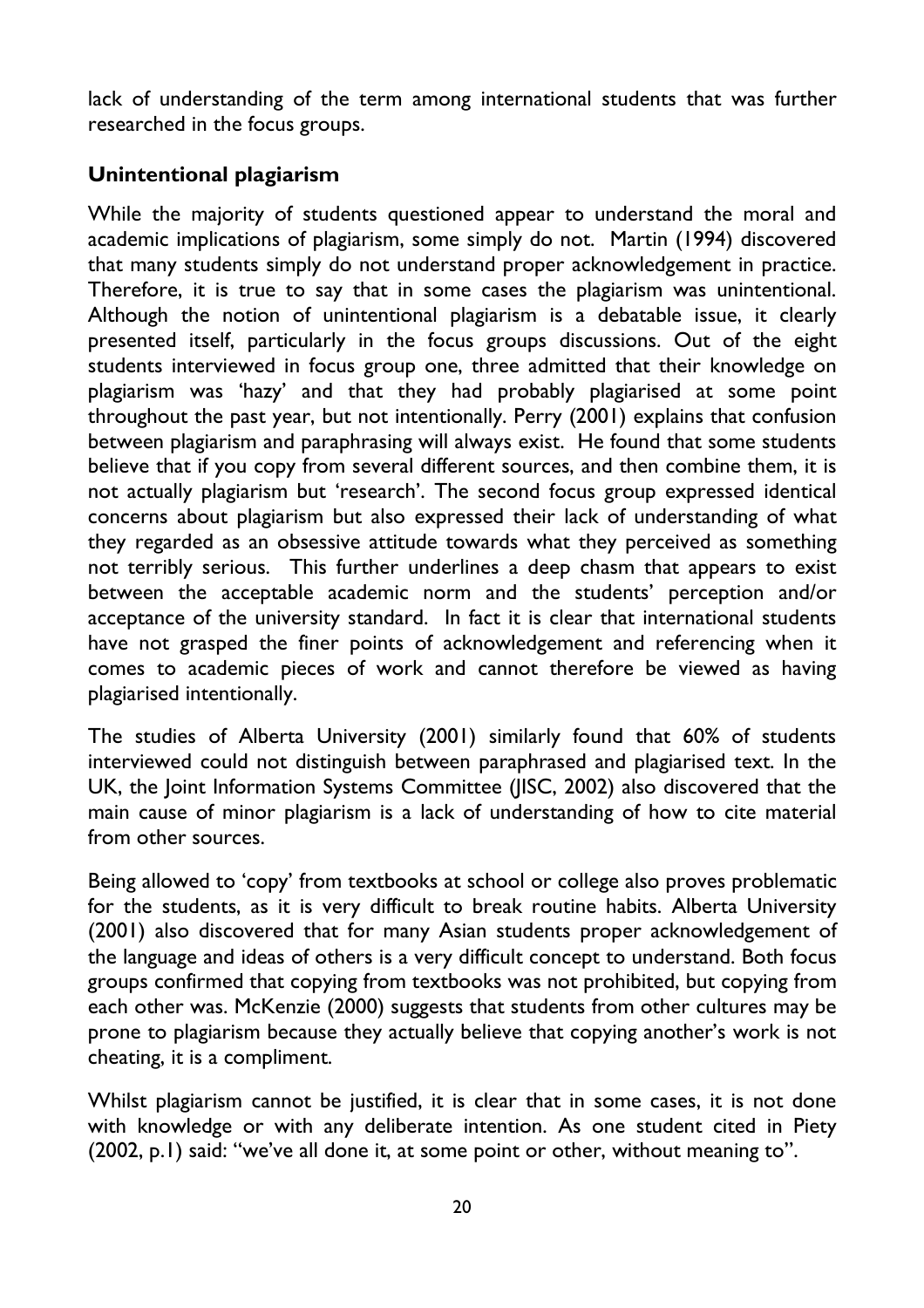## **Conclusion**

The results of this small pilot study indicate that plagiarism is prevalent amongst international students. From the students' responses in the questionnaires, the main reasons for acknowledged plagiarism were external pressures to succeed or time pressure. The picture with regard to unintentional plagiarism is more complex as cultural factors play a role with regard to whether plagiarism is intentional or unintentional. Students from different cultures cannot always understand the UK position with regard to plagiarism. The focus group findings demonstrated that many of the students had plagiarised unintentionally. It is also very difficult to break routine habits amongst students.

The implication is that a cultural reorientation is required in order to aid students to master the skill of proper attribution. Unfortunately, there is no simple strategy to break old routines amongst international students. McKenzie (2000) states that in this case it is useful for every lecturer on every module to prepare a handout that explains to the students the nature of plagiarism. The idea behind this strategy is to 'drum it into their heads' from every angle. Further to this, it is also an idea to test the students on the topic of plagiarism to ensure they fully understand it.

It is also worthwhile remembering that plagiarism takes many forms, and as Piety (2002 p1) theorises, "plagiarism is subjective….what is plagiarism to one person is not necessarily plagiarism to another".

### **References**

Alberta University. (2001). *Why students plagiarize*. University of Alberta Libraries, http://www.library.ualberta.ca/guides/plagiarism/why/index.cfm.

Bannister & Ashworth (1998), Four reasons to plagiarise, in Rust,C., (1998) *Improving Student Learning: Improving Students as Learners*, The Oxford Centre for Staff & Learning Development, Oxford

Clough. P. (2000). *Plagiarism in natural and programming languages*. Department of Computer Science. University of Sheffield.

Joint Information Systems Committee. (2002). *Why do students plagiarize*? http://www.jisc.ac.uk/index.cfm?name=plagiarism\_why

Martin. B. (1994). Plagiarism: a misplaced emphasis. *Journal of Information Ethics*. Vol 3. Number 2. 36-47.

McKenzie. C (2000). *Plagiarism: a cultural aspect*, [http://www.vccaedu.org/inquiry/ inquiry](http://www.vccaedu.org/inquiry/ inquiry-spring2000/i-51-guiliano.html)[spring2000/i-51-guiliano.html](http://www.vccaedu.org/inquiry/ inquiry-spring2000/i-51-guiliano.html)